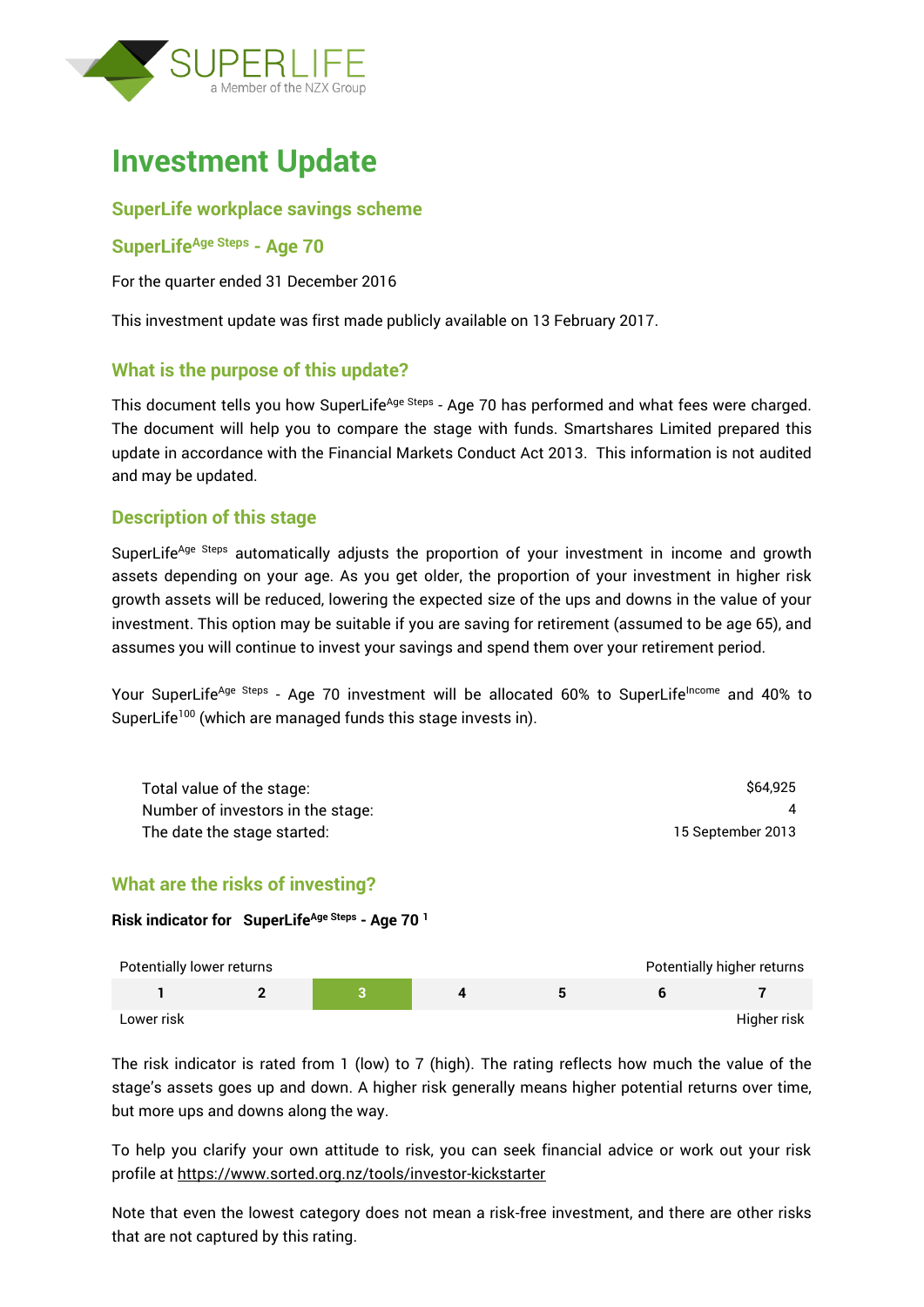

This risk indicator is not a guarantee of a stage's future performance. The risk indicator is based on the returns data for 5 years to 31 December 2016. While risk indicators are usually relatively stable, they do shift from time to time. The risk indicator will continue to be updated in future investment updates.

See the Product Disclosure Statement for the SuperLife workplace savings scheme (**PDS**) for more information about the risks associated with investing in this stage.

## **How has the stage performed?**

|                                                                           | Past year |
|---------------------------------------------------------------------------|-----------|
| Annual return<br>(after deductions for charges and tax)                   | 5.57%     |
| Annual return<br>(after deductions for charges but before tax)            | 6.65%     |
| Market index annual return<br>(reflects no deduction for charges and tax) | 6.03%     |

The market index annual return is based on the annual return for the composite index of the underlying funds. It is made up of the indices used to measure the performance of the assets that the life cycle stage invests in. Additional information about the market index is available on the offer register at [www.business.govt.nz/disclose](http://www.business.govt.nz/disclose)



#### **Annual return graph**

This shows the return after fund charges and tax for each year ending 31 March since the stage started. The last bar shows the average annual return since the stage started, up to 31 December 2016.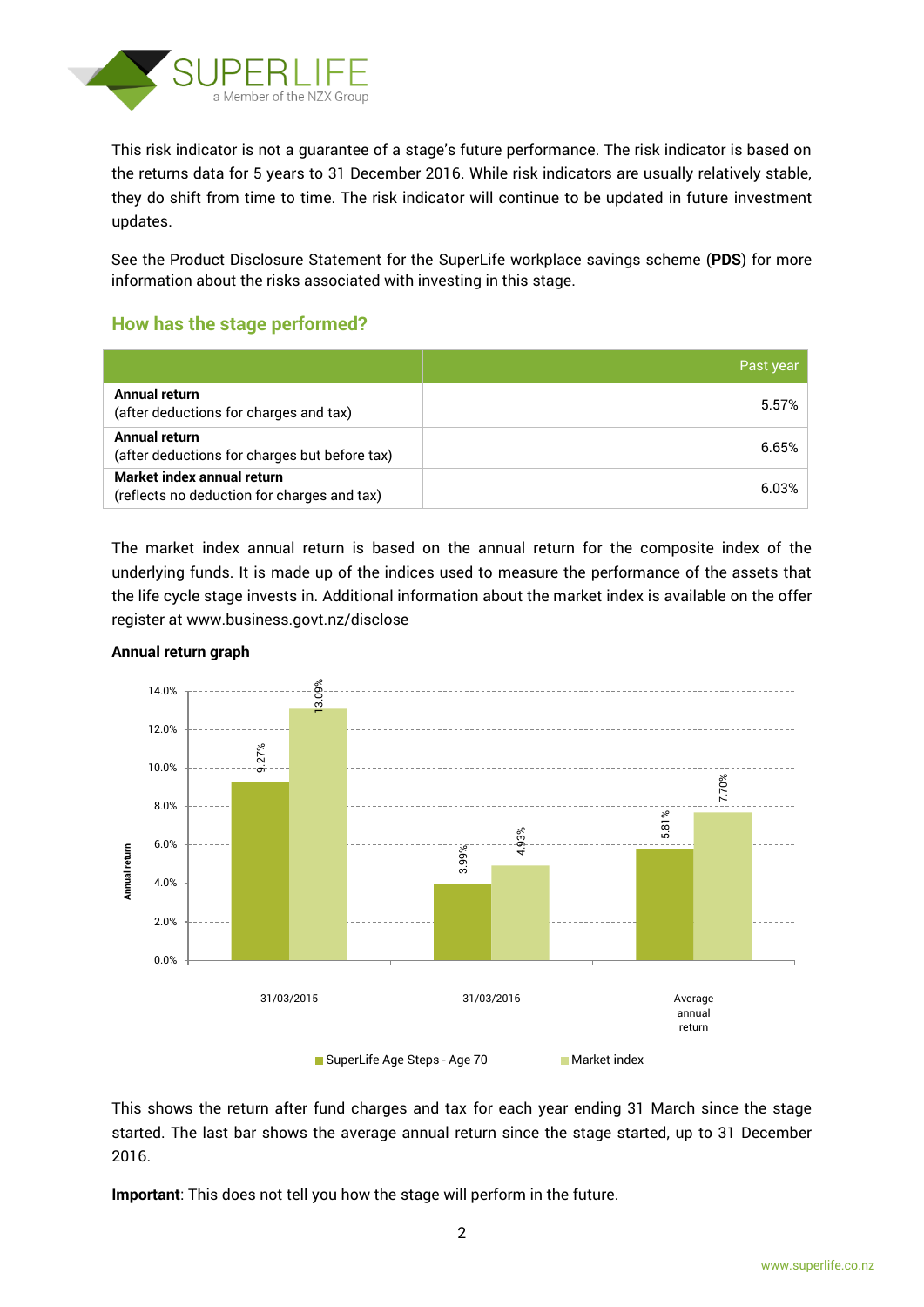

Returns in this update are after tax at the highest prescribed investor rate (PIR) of tax for an individual New Zealand resident. Your tax may be lower.

## **What fees are investors charged?**

Investors in SuperLife<sup>Age Steps</sup> - Age 70 are charged fund charges. In the year to 31 March 2016 these were:

|                                                    | % per annum of stage's net asset value |
|----------------------------------------------------|----------------------------------------|
| <b>Total fund charges</b>                          | $0.40%$ *                              |
| Which are made up of:                              |                                        |
| <b>Total management and administration charges</b> | 0.40%                                  |
| Including:                                         |                                        |
| Manager's basic fee                                | 0.39%                                  |
| Other management and administration charges        | 0.01%                                  |
| <b>Total performance-based fees</b>                | 0.00%                                  |
| <b>Other charges</b>                               | Dollar amount per investor             |
| Administration fee                                 | \$33 per annum*                        |

\* From 9 November 2016, the total fund charges changed to 0.50% per annum of the fund's net asset value and the administration fee reduced to \$30 per annum.

The supplement for your employer may allow you to withdraw money from your member account and transfer it to a KiwiSaver scheme. Where the transfer is to a KiwiSaver scheme other than the SuperLife KiwiSaver scheme, you may be charged a withdrawal fee. The fee is \$50.

See the "Other Information – Fees" document on the offer register at www.business.govt.nz/disclose for further information about the fees you will be charged for investing in the SuperLife workplace savings scheme.

Small differences in fees and charges can have a big impact on your investment over the long term.

## **Example of how this applies to an investor**

Jess had \$10,000 in the stage at the start of the year and did not make any further contributions. At the end of the year, Jess received a return after fund charges were deducted of \$557 (that is 5.57% of her initial \$10,000). Jess paid other charges of \$31<sup>2</sup> (Jess received statements and other SuperLife communications electronically and was not charged the paper statements fee). This gives Jess a total return after tax of \$526 for the year.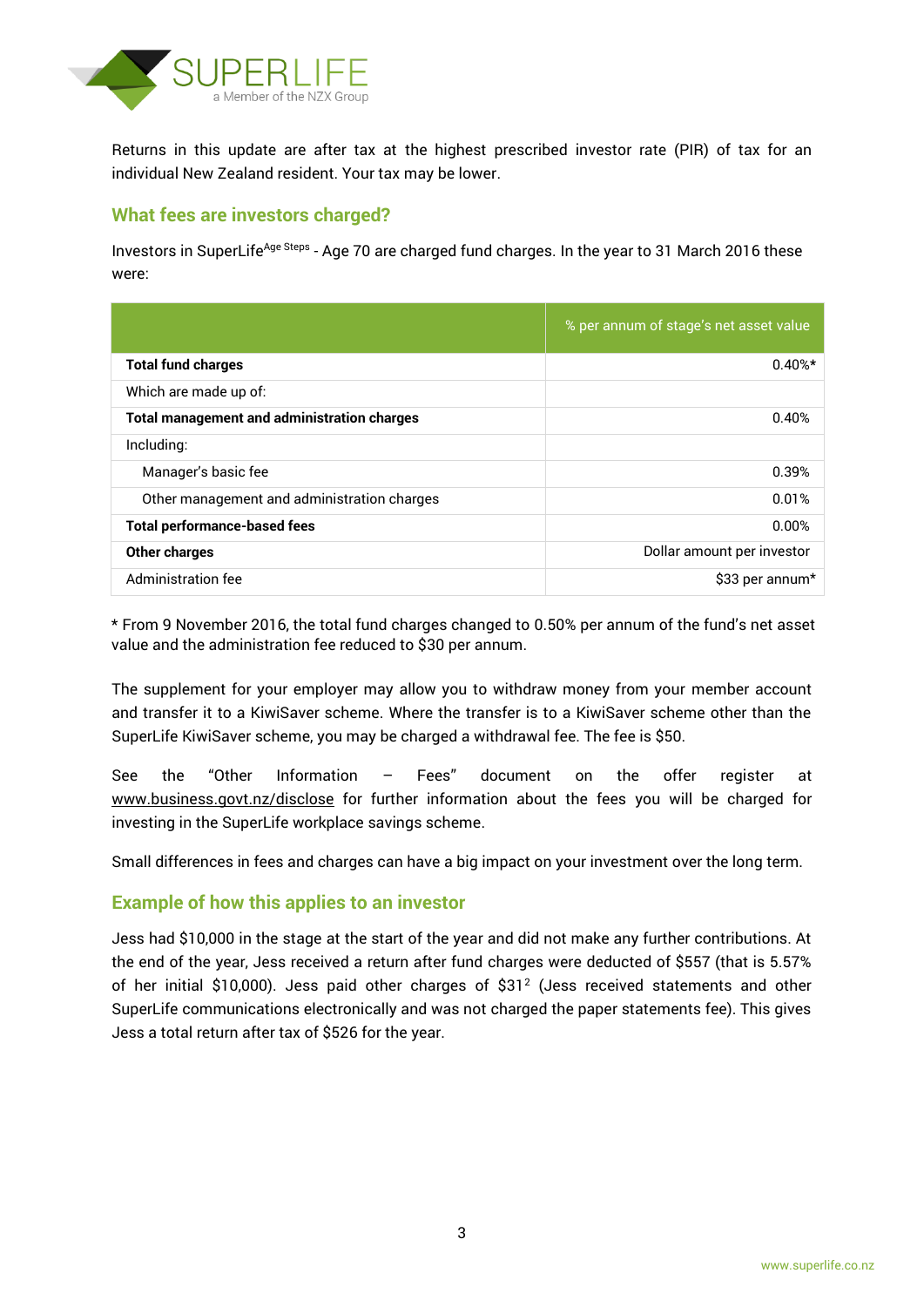

## **What does the stage invest in?**

#### **Actual investment mix**

This shows the types of assets that the stage invests in.



#### **Target investment mix**

This shows the mix of assets that the stage generally intends to invest in.

| <b>Asset Category</b>        | Target asset mix         |
|------------------------------|--------------------------|
| Cash and cash equivalents    |                          |
| New Zealand fixed interest   | 30.00%                   |
| International fixed interest | 30.00%                   |
| Australasian equities        | 13.60%                   |
| International equities       | 21.60%                   |
| Listed property              | 4.80%                    |
| Unlisted property            | $\overline{\phantom{0}}$ |
| Commodities                  | $\overline{\phantom{0}}$ |
| Other                        |                          |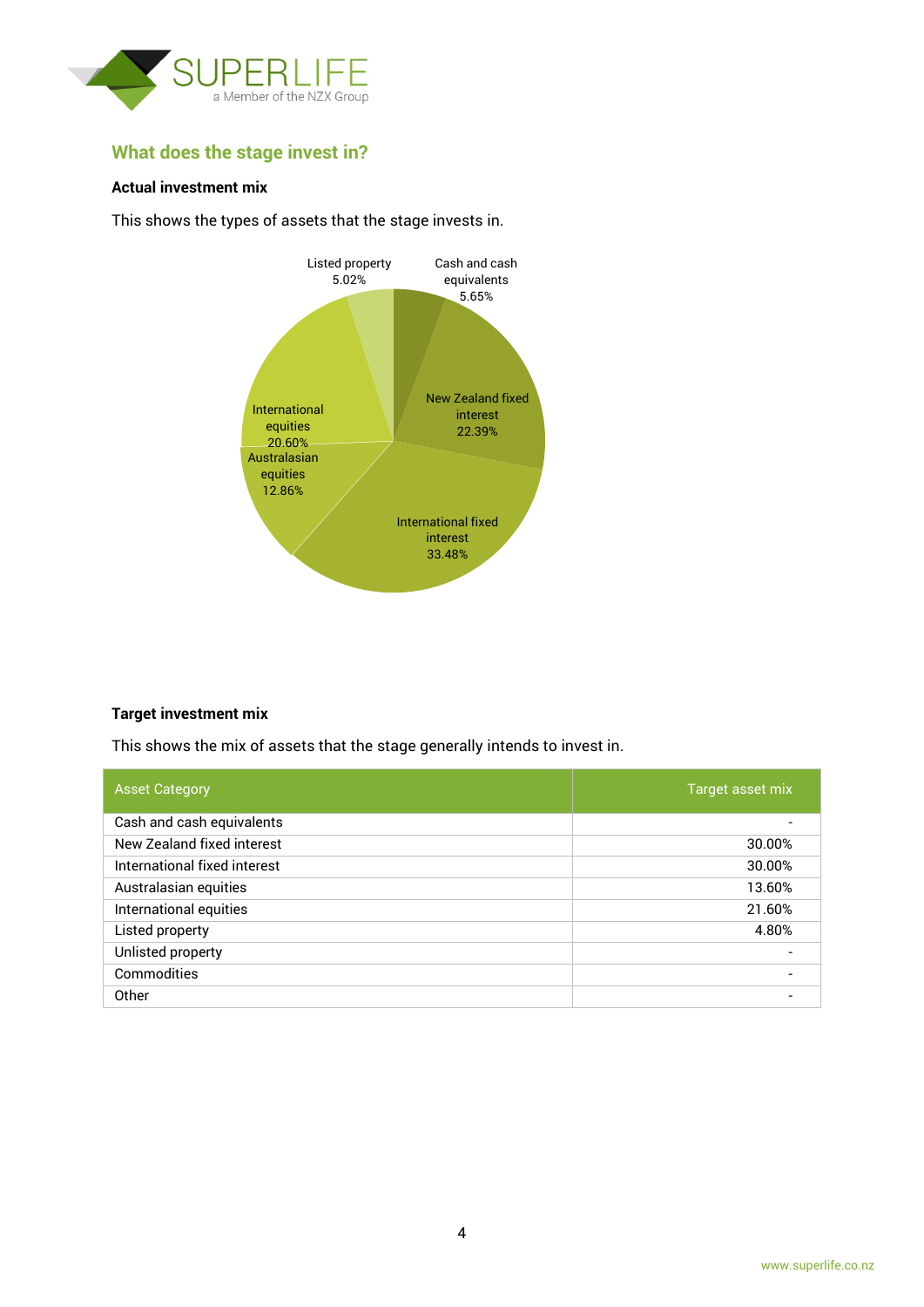

#### **Top 10 investments**

| <b>Name</b>                                                     | % of stage<br>net assets | <b>Type</b>                     | Country              | <b>Credit rating</b><br>(if applicable) |
|-----------------------------------------------------------------|--------------------------|---------------------------------|----------------------|-----------------------------------------|
| Vanguard International Credit<br>Securities Index Fund (Hedged) | 14.96%                   | International fixed<br>interest | Australia            |                                         |
| Vanguard FTSE Europe ETF                                        | 5.26%                    | International<br>equities       | <b>United States</b> |                                         |
| Vanguard S&P 500 ETF                                            | 3.53%                    | International<br>equities       | <b>United States</b> |                                         |
| Vanguard FTSE Emerging Markets<br><b>ETF</b>                    | 2.62%                    | International<br>equities       | <b>United States</b> |                                         |
| <b>ASB NZD Current Account</b>                                  | 2.31%                    | Cash and cash<br>equivalents    | New Zealand          | AA-                                     |
| Nikko AM Wholesale NZ Bond Fund                                 | 2.31%                    | New Zealand<br>fixed interest   | New Zealand          |                                         |
| Vanguard FTSE Pacific ETF                                       | 1.89%                    | International<br>equities       | <b>United States</b> |                                         |
| <b>Federal National Mortgage</b><br>Association 150244 0.00 TBA | 1.47%                    | International fixed<br>interest | <b>United States</b> | $AA+$                                   |
| <b>Federal National Mortage Association</b><br>150244 0.00 TBA  | 1.44%                    | International fixed<br>interest | <b>United States</b> | $AA+$                                   |
| Vanguard Value ETF                                              | 1.36%                    | International<br>equities       | <b>United States</b> |                                         |

The top 10 investments make up 37.14% of the stage.

#### **Currency hedging**

SuperLife<sup>Income</sup> and SuperLife<sup>100</sup> (which are managed funds this stage invests in) do not hedge their foreign currency exposure, but may invest in funds which do.

#### **Key personnel**

This shows the directors and employees who have the most influence on the investment decisions of the fund:

| <b>Name</b>           | <b>Current position</b> | Time in current<br>position | Previous or other<br>positions                 | Time in previous /<br>other position |
|-----------------------|-------------------------|-----------------------------|------------------------------------------------|--------------------------------------|
| <b>Timothy Oliver</b> | Director                | 3 years and 4               | <b>Chief Executive Officer -</b>               | 4 years and 7                        |
| <b>Bennett</b>        |                         | months                      | <b>NZX</b>                                     | months                               |
| Michael John          | Head of SuperLife       | 1 year and 11               | Director - SuperLife                           | 18 years and 6                       |
| Chamberlain           | <b>Funds Management</b> | months                      | Limited                                        | months                               |
| <b>Guy Roulston</b>   | Director                | 1 year and 1                | <b>Corporate Governance</b>                    | 1 year and 8                         |
| Elliffe               |                         | month                       | Manager - ACC                                  | months                               |
| Bevan Keith<br>Miller | <b>Director</b>         | 3 years and 4<br>months     | <b>Chief Financial Officer -</b><br><b>NZX</b> | 4 years                              |
| Alister John          | <b>Director</b>         | 1 year and 1                | Investment Manager -                           | 1 year and 11                        |
| Williams              |                         | month                       | <b>Trust Management</b>                        | months                               |